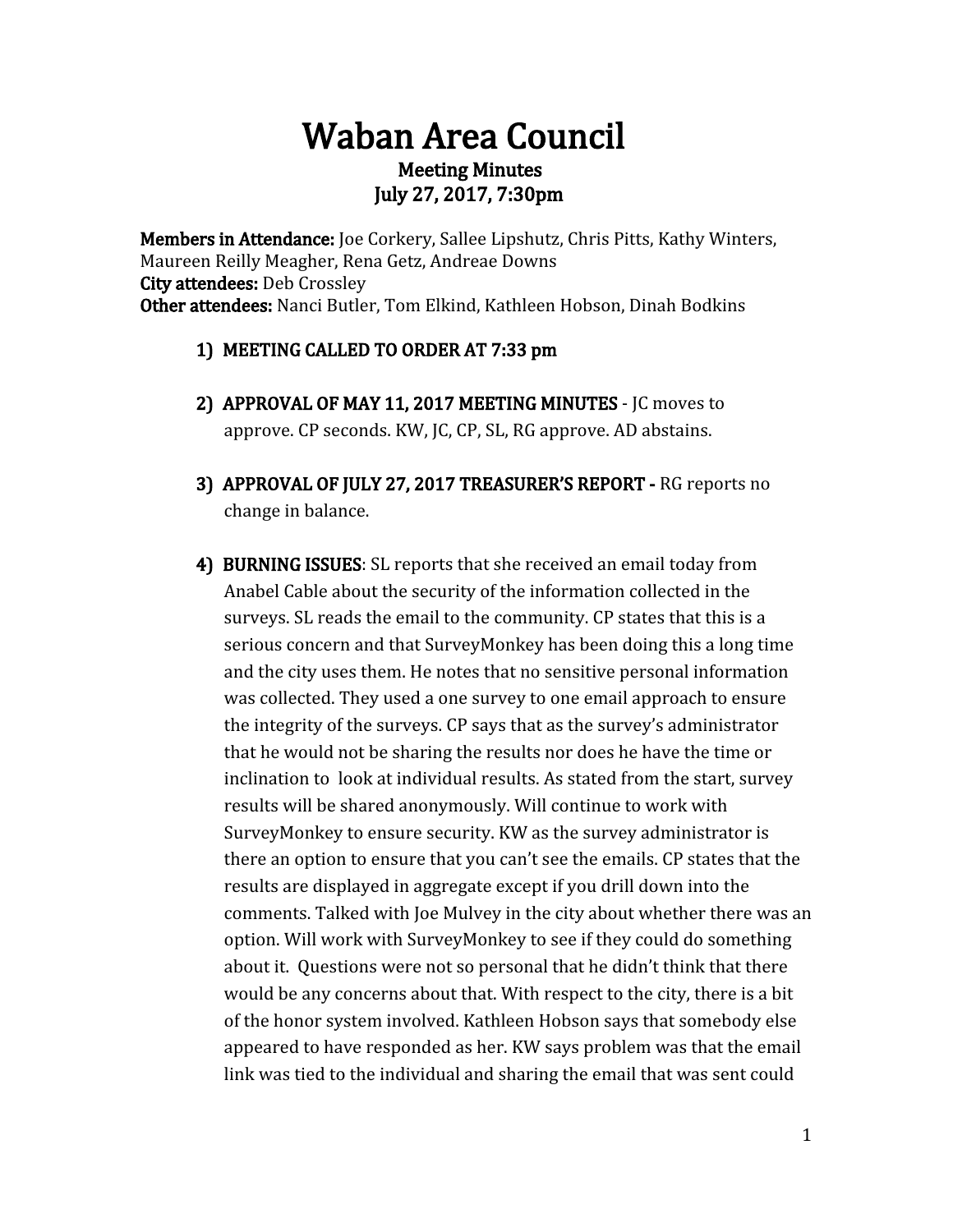have triggered that experience of it appearing that somebody else had completed your survey. Kathleen says that you need to make sure anybody could take the survey. SL we can only survey the people whose email addresses we have access to. CP we have about 1000 people on the list. Have removed people that didn't have addresses in Waban. CM(?) disturbed that we are relying on the honor system to protect this information. Would be very hesitant to fill out another survey if there is the possibility if that information could be tracked back to the individual. CP next surveys that go out will have this issue addressed. AD data that has already been gathered contains very valuable information about your plans for your house. How secure is that data. What can we do to protect that information? RG city has quite a few surveys that are all stored locally. CP what's the most important thing that we can do going forward? Is it to make sure that they are totally anonymous. Consensus of the room is yes. Also will make sure that they aren't stored elsewhere so that people can't have access to it. KW is the city using exactly the same settings? CP I think so, but not sure. KW are they using one email address to one survey? CP if you can't forward to another person and have it take them twice, then yes. KW it is a little bit different if the city's IT director has this information. That would feel different to people probably. Not sure if there is a way around it. CM there is an issue of trust, why would anybody want to do that given the nature of the questions asked, why? Especially given what people put out there daily. CP there were no leaks of information to be clear. MRM support the concept of doing surveys. Extremely important that we can reach all of these people. Perhaps going forward along with KW's suggestions, if we were to put something out again we should include in more detail on the cover, for instance "do not forward." CP there was a time issue that prevented people from finishing the survey due to the link expiring. SL we were very fortunate to get 300 people to answer. JC we should be able to export the raw data now and anonymize and then delete the original survey. CP the anonymous results of the first survey should be available now. Will work to create an executive summary. MRM can CP provide a report on the answers to this situation next time. CP agrees.

#### 5) UPDATES: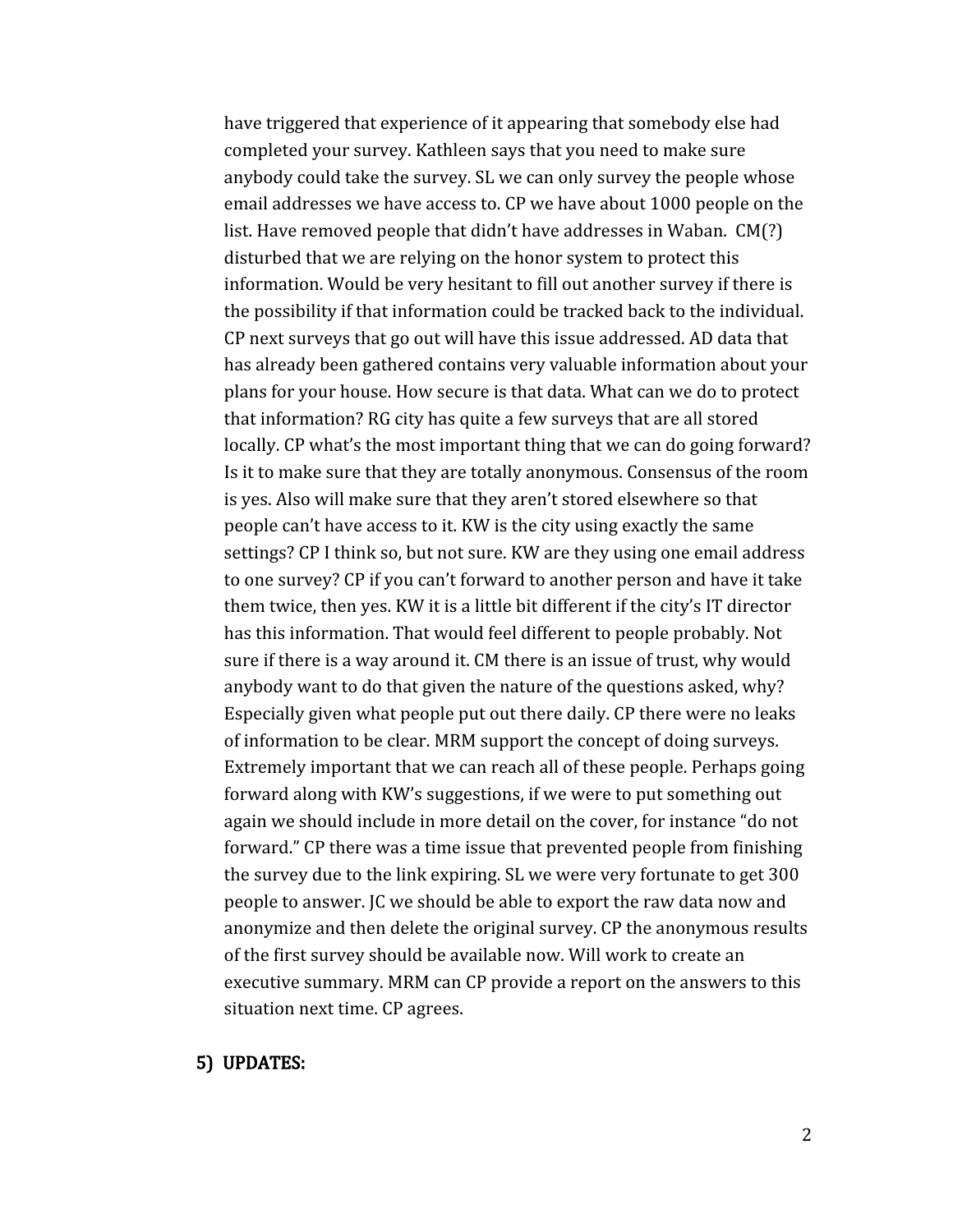- a) St. Philip Neri RG reports that there will be a public hearing (ZBA meeting) on Aug 9 at 7 PM in the Chamber. Meeting to request a change to the plan for 8 rental units (6 market rate, 2 affordable) to go from rental to ownership. Of note, the church is beginning to come down this week. MRM would appreciate if anybody could speak to how to evaluate what this change would mean. KW the builder sold the property and the new owner wants them to be ownership units instead of rental units. The 2 lots in the back were sold to other developers. CP It's possible that the sale might be contingent on the change. DC can say that we don't have an excess of rental units in the city. This is considered a substantial change because of the conditions of the original permit. Not sure why new owner wants ownership units, perhaps doesn't want to manage rental properties. CM(?) is there some risk that this change will result in them starting completely over. KW if it is denied it's possible. DC this is a specific vote either yes or no. DC if they say no? DC they have to comply but might have to go to back to the beginning, but that is a huge investment. The property is worth a certain amount of money because it has its permits already. CP a question was raised whether there was even enough change here, but the conditions made it necessary. RG first determination in the previous meeting that the change in tenure was a substantial change. Kathleen - assume demographic is different, people who want to rent vs. buy. DC people might be eligible for first time homebuyer credit. Unfortunately don't have Newton Housing Partnership anymore that could provide advisory information on this.
- b) Staples-Craft Developer reports that they are preserving the building. Going to be using the house for the preschool and the music school. Going to do very minimal changes to the site. Will be adding some parking and a curb cut on Beacon St to the east side of the property. Will bring interior up to code. SL reports that Suzuki school is looking for support of the community for the use of this building. The reason that this is being discussed now is that there is a purchase & sale in play and want to close on the property by Aug 8th. Basically want to know that they are unlikely to meet roadblocks from the community.
- c) Waban Historic District RG reports that they are working with Doug Greenfield to do a presentation in the fall. Doug is in the process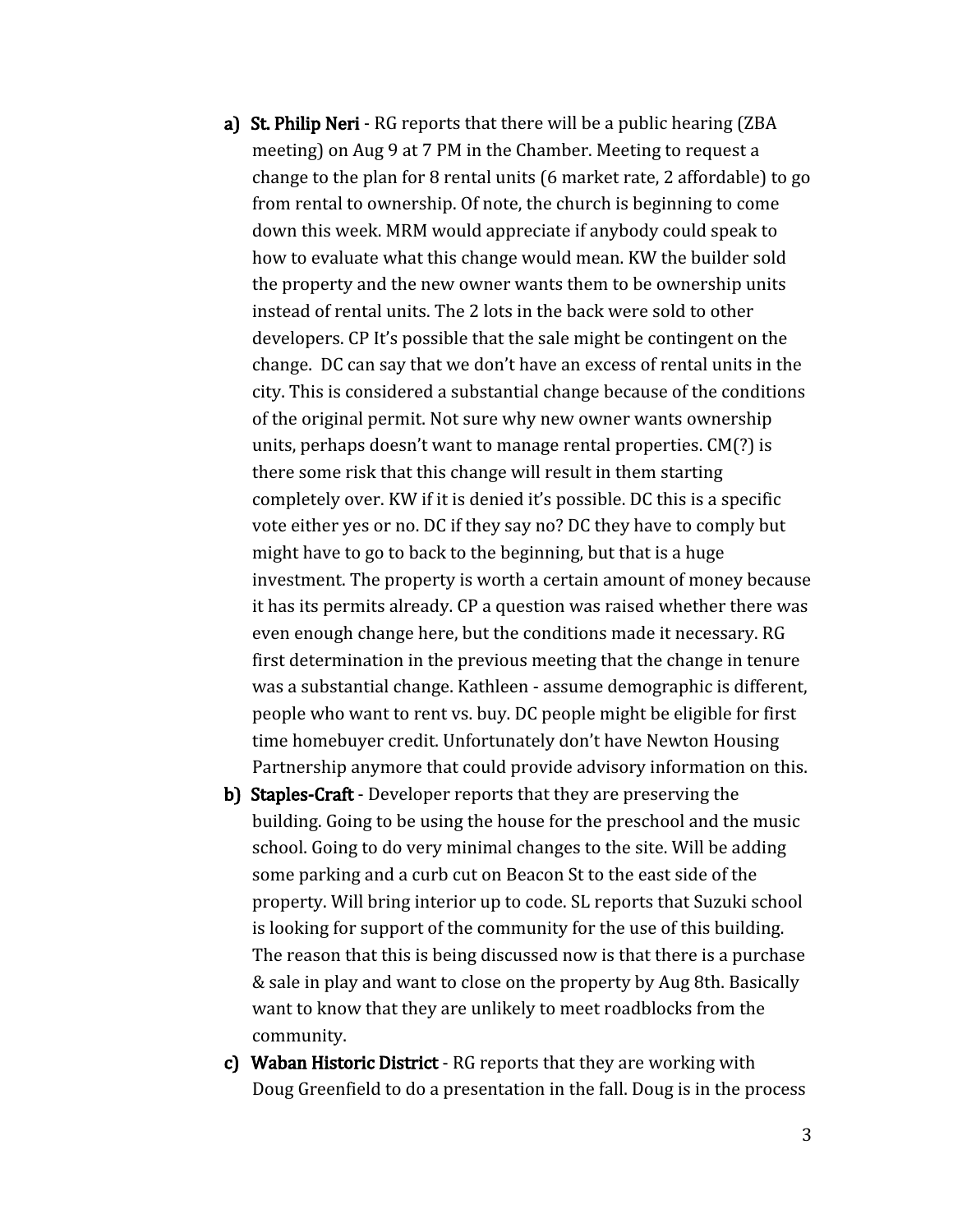to make interactive map to get additional information about properties. Creating web pages for Waban that would allow you to get historic information about specific properties. Creating narratives and uploading them to a database that can be pulled from the interactive map. CP have been going to lots of the old history properties in Newton to understand more about them. RG many residents have already done a lot of research on their properties that are in the records of their homestead. SL when filled out WAC visioning survey filled out a lot of information about house. A lot of it was hearsay from former owners. Is there a way that that information can be preserved as part of this effort. SL could we reach out to the list to see if we can use information. RG people can formalize this by putting the information in your property file. You can write a letter to the city of newton or hand carry it and get it into the public domain. DC have a great atlas that was put together that would be willing to share that covers all of newton, but there is another one that is specific to Waban. There was a serious of books (walking tours of the villages), the author was named Theresa or something.

d) Waban Common - SL reports that the plan is in negotiation with WIS at the moment to come up with a proposed fiscal agreement. Tom Elkind says that working with WIS is only one of the options for fundraising. May or may not end up using them as the vehicle to collect. Can potentially set up a separate non-profit on that to do fundraising and manage the park. Have not reached a conclusion on this yet. CP as the VP of WIS, at last meeting the WIS unanimously voted to do this project as this is part of the mission of the WIS. Even put in \$4000 to kickstart the project. Know that there is concern that the elevated amount of money puts it into a higher standard of bookkeeping. Know that Monique Byrne who is the attorney involved with WIS has worked with others on related projects. Please don't set up another organization to do that. SL in an ideal world that would be the case, but the world is not ideal. Negotiations are going on. MRM this is an issue of how it would be structured and not who has an interest in this? SL there is a tone that is unpleasant that needs to be fixed. CP this should not be a problem. SL there will be a meeting of the committee tomorrow and will make a recommendation based on all the information at that time. CP I want to be present for that.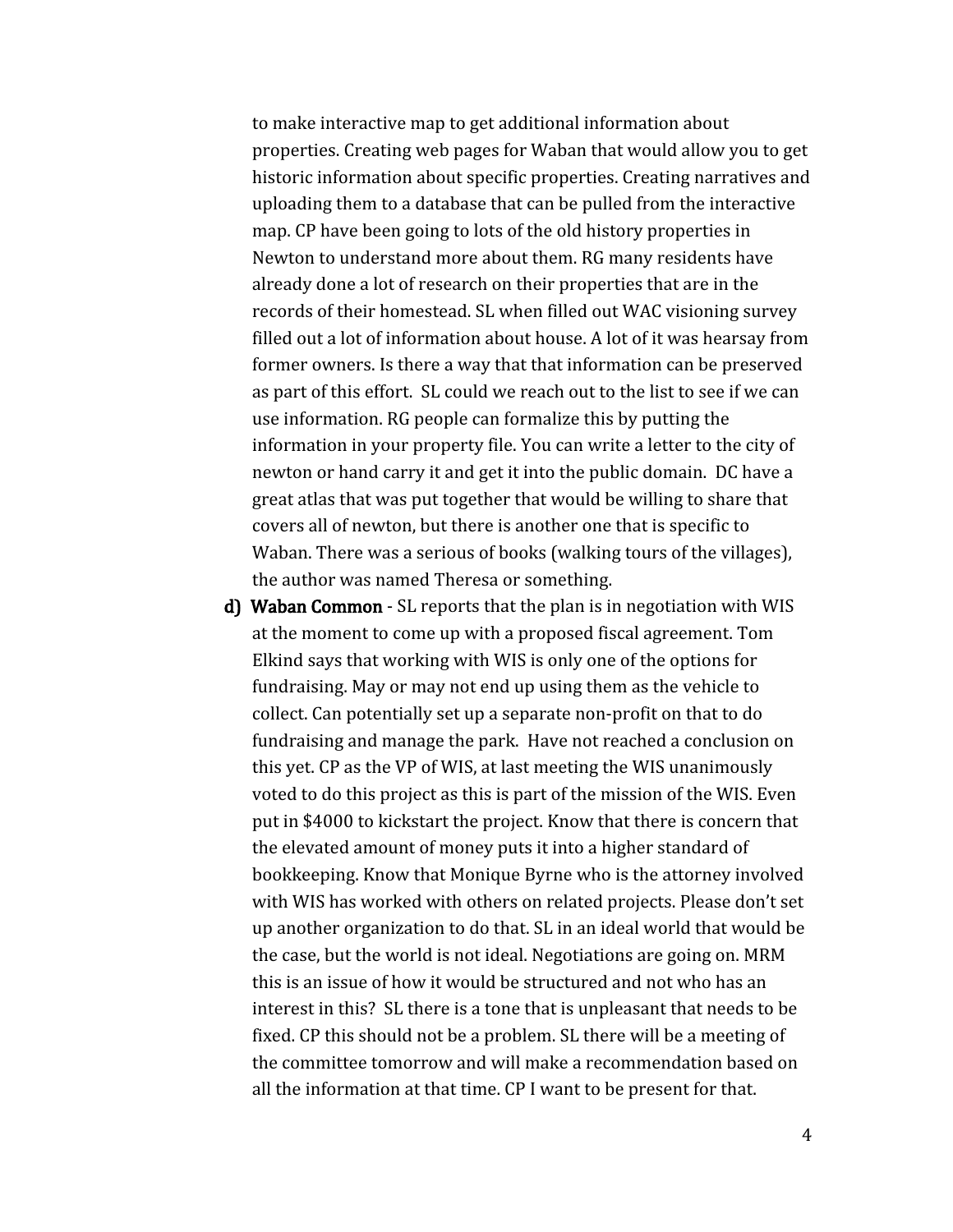- e) WAC Visioning Community Survey CP it is labor intensive to go through the material and pull out an executive summary but will produce those in time. The first things that will go up will be the anonymous results.
- f) WAC Business Economic Development SL states that she and others had been talking with Tim Daly (property manager of the Strong building) about tenants concerns about the building. That came out of it that 1643 Beacon second floor has office space available. Details about the office were shared. MRM when we originally formed WAC we had talked about sharing information about available space in the community. SL at the meeting: Strong Building is maintained by management to keep its exterior consistent with historical view, interiors are less focused on, rents are comparable to Brookline office and retail rents. Management is Preferred Realty, established to manage the Sullivan Trust Portfolio. Daly has been manager of the portfolio since 2014. Building is the jewel of the portfolio and has been in the family for 4 generations. Beneficiaries of trust are of various ages, want to have a variety of tenants that have a positive impact on the community. Willing to consider temporary rent reductions for tenants engaged in substantive projects. Daly queried the tenants to see who would be willing to be contacted and provided a list of 6 tenants. We will try to work with them to perhaps address things like snow removal. Will also try to find out if there is anything that they would like from us. Reports that somebody reported that the new nail salon is very expensive. There is a place that could be available for baked goods, but not a bakery.
- g) Election Showcases SL were going to have the 4 area councils to pay to use the Angier School on Oct 8/22 to host the showcases. In reading the paperwork, discovered that if the event raises to a high enough significance, it could be borne by the school administration. She reached out to school administration and they agreed. So will not have to bear the cost of the space, but will have to bear any refreshment costs. There will be 23 people speaking on Oct 8. MRM had originally been planned to have three area councils in Ward 5 to rotate hosting this, but for the first time we will have all 4 area councils participating. SL looking for people in the community to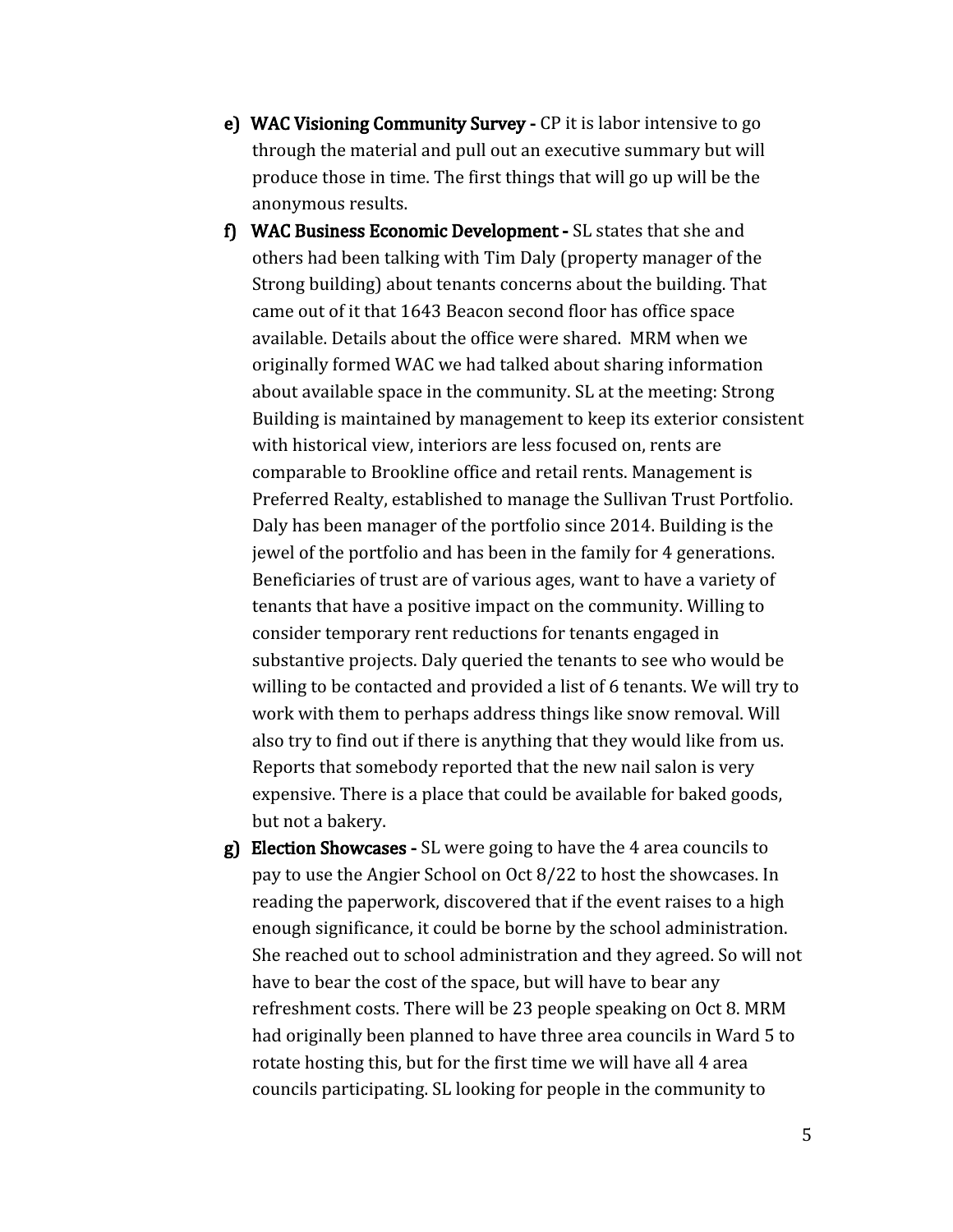submit moderators, format, and question suggestions. Please send to Sallee.

- h) Results of Beacon St Meeting re: trees SL reports that at last meeting talked about the trees to be taken down on Beacon St. Thought if they wrote a letter of objection to the tree warden that they might stop it. Turns out that others had written as well and the letters did stop it, and prompted them to come up with a process for how to decide how to remove trees. Final decision is that only 3 trees will be taken down. Today was the last day to write formally to save those three trees
	- **○** 1265 Beacon St 16' plane tree
	- **○** 1275 Beacon 23' maple
	- **○** 1392 Beacon St 30' pine tree

MRM there are a lot of basic issues that need to be evaluated around street treatment and this was a good opportunity to highlight ADA issues along with desire to have a tree canopy and how tree warden weighs in. Don't know if there is anything that people may be able to add. Know that notices were sent out to abutters. SL tree warden has right to take down any tree that is dead. We are only talking about trees that might survive. DC provides an update of some of the efforts going on related to road work improvements and processes.

#### 6) AREA COUNCILORS JOINT STATEMENT ON PROPOSED CHARTER

CHANGES - SL shared a letter that we may want to discuss signing as individuals not as an area council. MRM would prefer that this not be included for discussion and that this not be addressed in the meeting. AD agree that this is something that we should not discuss if it is not to be signed as a council. KW to DC do you ever discuss items that you would sign as individuals. DC not normally except potentially when writing to our state delegation. Administration wrote the letter and people were given the opportunity to sign on, but that wasn't from the city council. AD would appreciate an opportunity to discuss at another time when have had time to read it.